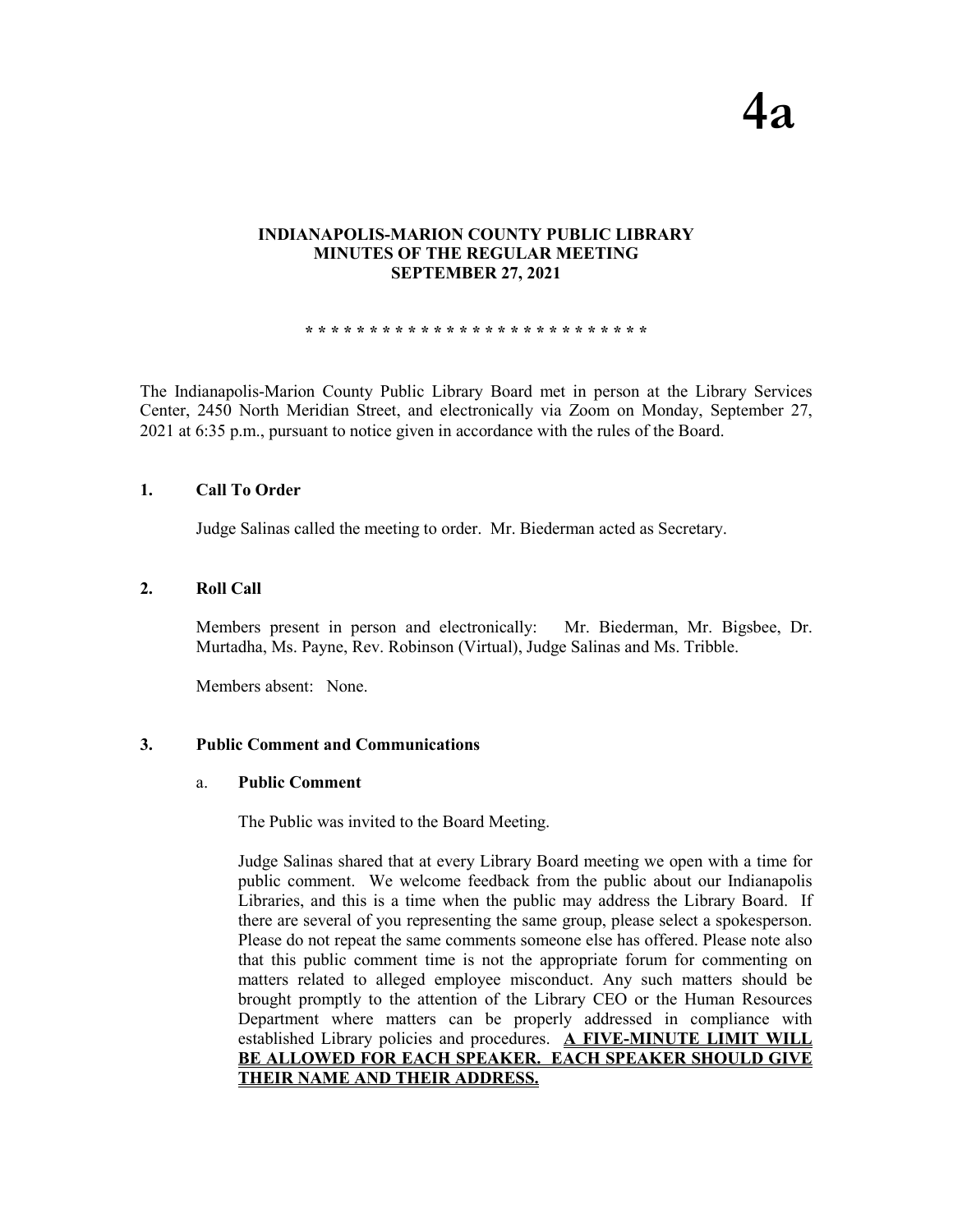At this time, Nichelle M. Hayes, from IndyPL's Center for Black Literature & Culture, read the following letter:

September 27, 2021

My name is Nichelle M. Hayes, founding Leader of the Center for Black Literature & Culture - IndvPL.

The last few months have been one of incredible change within our organization. I sincerely hope that more change will occur in order to place us in the best possible position.

My colleagues, across the system, are an amazing group of people with tremendous talent and compassion. In order for us to rise to our true potential we need support from management, correct staffing models and increased<br>compensation. I think that IndyPL can become an Employer of Choice in this community. I believe this can happen if we work together to honestly assess our current strengths and weaknesses and use that map to determine our next steps for success.

I look forward to seeing board members visit our branches, adult programs and get to know staff members across our systems. I think this will help you to adequately determine what the future holds for us.

Sincerely,' Sincetely, hells MHAyes **CBLC Founding Leader** 

Michael Torres, IndyPL staff member and Marion County taxpayer, read the following statement:

#### *Good evening board.*

*I'm here tonight as a taxpayer with a concern about the Diversity, Policy and Human Resources Committee's Resolution 47 – 2021 Approval to Award a Service Contract for a Climate Assessment and Improvement Process for Indianapolis-Marion County Public Library.* 

*The principal responsibility for this Board of Trustees is to be good stewards of our money. I would wager and probably win in stating that 99.9% of the contracts this*  board has approved have been the lowest bids. Contracts for IT, contracts for *services like landscaping, maintenance, building improvements, etc. so by not being able to know before a vote who this board is awarding the contract to facilitate the Climate Improvement Process leaves us taxpayers at a huge disadvantage. This project started at zero dollars and knowing other quotes have come in it would be irresponsible not to award it to the most cost effective company. To top it off, we know you went to go to the Municipal Corporations committee and ask for more money to finish the Glendale and Fort Ben branches.*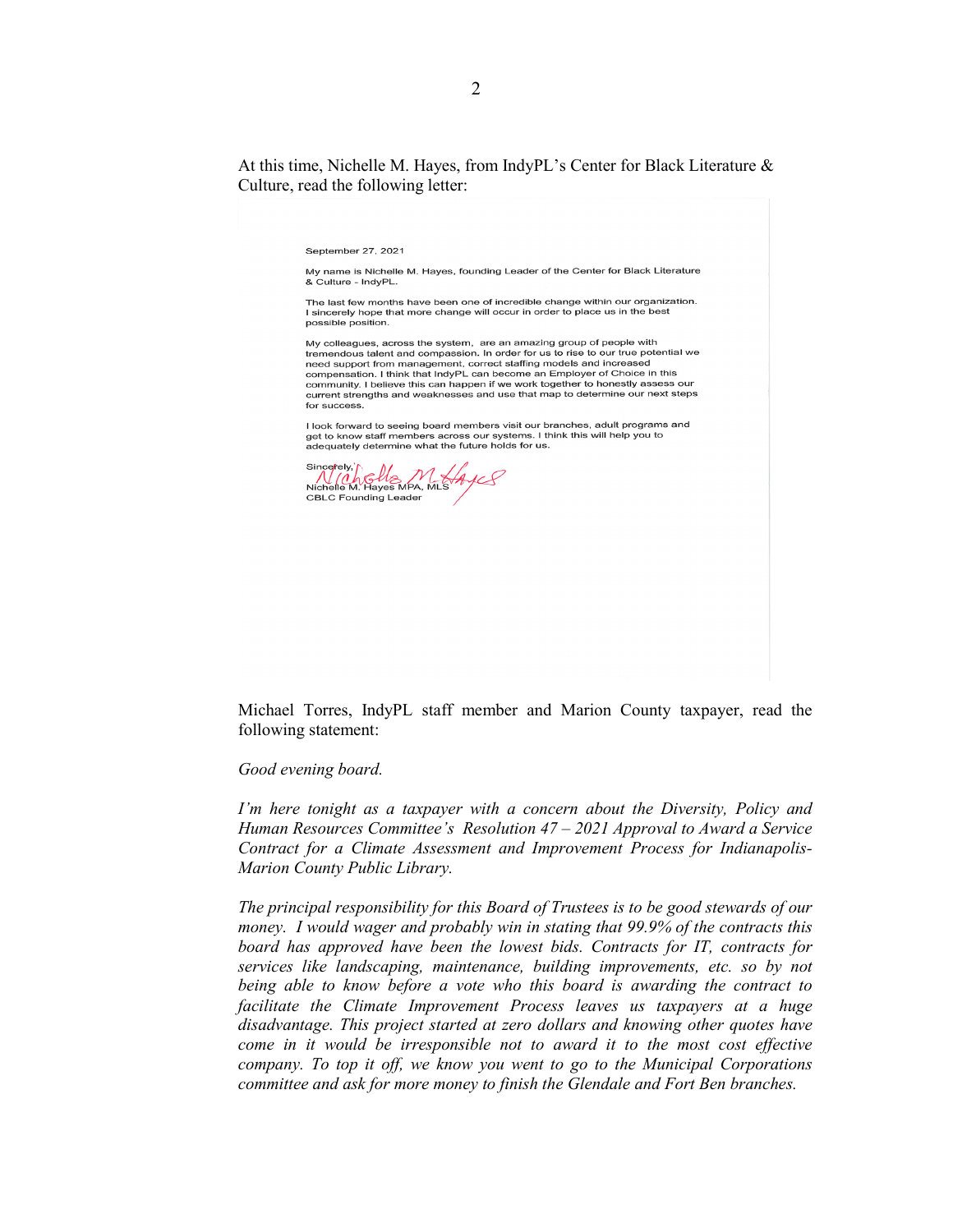*The previous CEO gave the impression there was no alternative and that any lowering of cost by way of square footage would not make it feasible. I bet if you asked that community they would feel differently because they want their new branch. This board needs to make better use of our tax dollars and not waste them in what many opinions is not in the best interest of taxpayers.*

*Michael Torres, taxpayer Brookside Parkway*

#### b. **Dear CEO Letters and Responses**

Judge Salinas then asked for any comments received from patrons via the Library's website to be read at tonight's meeting.

There was one comment from Abigail Henke which was read to the Board as follows:

*Hi, I really don't like doing this. I am sending this in regards to a lady named Cathy who works at the Haughville branch. She was absolutely disgusting to me when I asked at 5:45 if she could fax documents that I needed faxed today or I would lose my health and food benefits. She told me she can't fax 15 minutes before the branch closes and that Kroger faxes. I had asked her how anyone would know that and also that it doesn't say that over the intercom like the message that the computers shut off 5 minutes before closing. She said I would've had to come to the desk and ask her when they stop faxing, which since there is no message or poster stating that, I assumed was 6pm. She was nasty to me and told me Kroger could help me. Well, today Kroger money services was closed (you can call to confirm). Due to Kathy (if that's even her name) I've lost and have to reapply for insurance and food benefits. There also was a bald guy who saw the entire conversation and didn't apologize for his coworker's attitude towards me. I was treated like less than a human by every employee in this library and I will never return to this branch again.*

Judge Salinas asked if this is branch practice.

Mr. Helling replied that he had seen the comment and had already followed up with Gregory Hill, the Interim Chief Public Services Officer. He reassured the Board that this is not IndyPL's policy. Staff stay for 15 minutes after closing and this task could have been accomplished during that time frame

c. **Correspondence** for the Board's general information was distributed.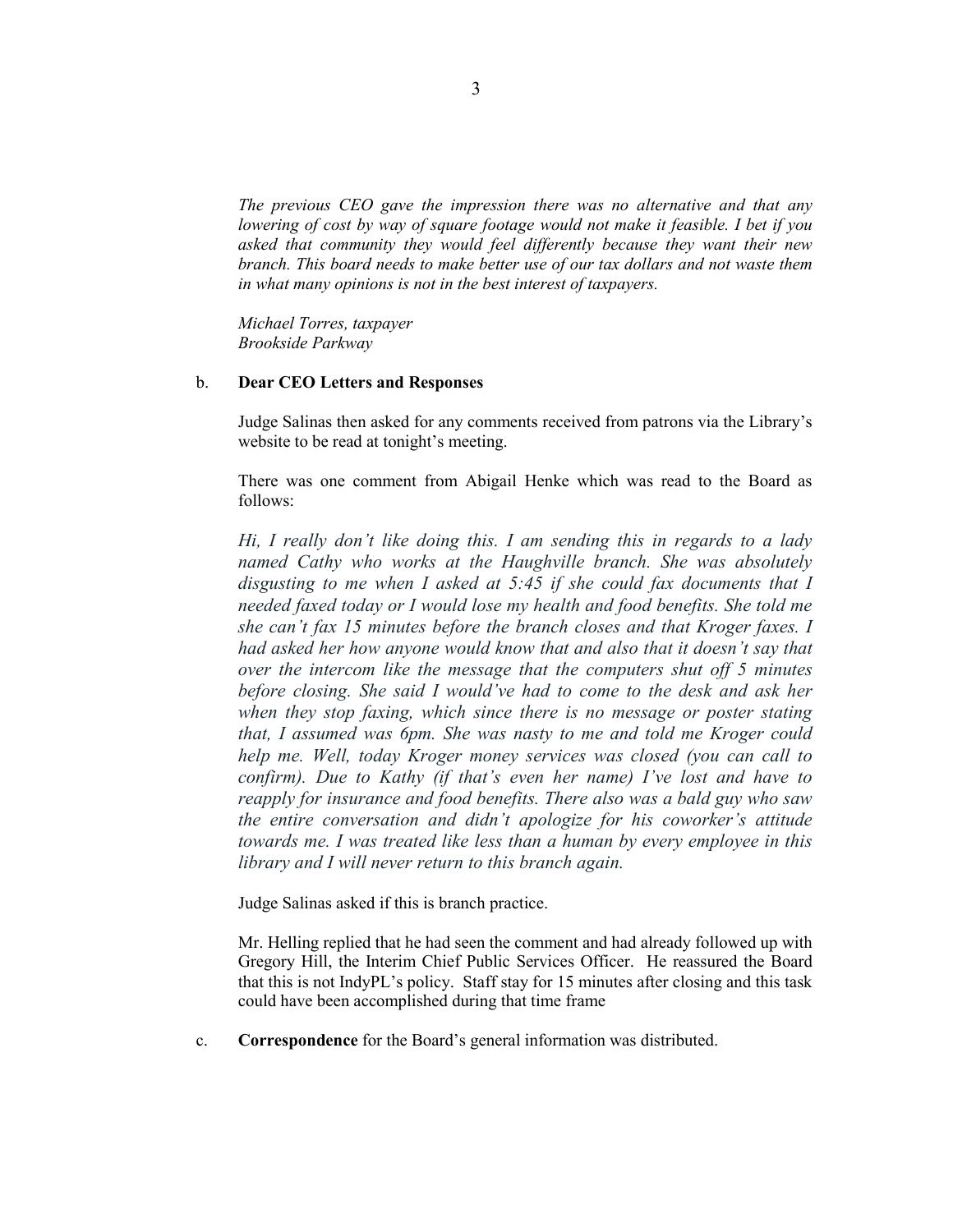## **4. Approval Of Minutes: Executive Session, Regular and Special Meetings**

#### a. **Executive Session, August 12, 2021**

The minutes from the Executive Session held August 12, 2021 had been distributed to the Board.

The minutes were approved on the motion of Mr. Biederman, seconded by Dr. Murtadha, and the following roll call vote:

Mr. Biederman – Aye Rev. Robinson – Aye Mr. Bigsbee – Aye Judge Salinas – Aye Dr. Murtadha – Aye  $Ms.$  Tribble – Aye Ms. Payne – Aye

### b. **Special Meeting, August 20, 2021**

The minutes from the Special Meeting held August 20, 2021 had been distributed to the Board.

The minutes were approved on the motion of Dr. Murtadha, seconded by Ms. Payne, and the following roll call vote:

Mr. Biederman – Aye Rev. Robinson – Aye Mr. Bigsbee – Aye Judge Salinas – Aye Dr. Murtadha – Aye Ms. Tribble – Aye Ms. Payne – Aye

#### c. **Regular Meeting, August 23, 2021**

The minutes from the Regular Meeting held August 23, 2021 had been distributed to the Board.

The minutes were approved on the motion of Ms. Payne, seconded by Mr. Bigsbee, and the following roll call vote:

Mr. Biederman – Aye Rev. Robinson – Aye Mr. Bigsbee –  $Aye$  Judge Salinas –  $Aye$ Dr. Murtadha – Aye  $Ms$ . Tribble – Aye Ms. Payne – Aye

# **COMMITTEE REPORTS**

- **5. Finance Committee (Patricia A. Payne, Chair; Raymond Biederman, Hope C. Tribble)**
	- a. **Report of the Treasurer – August 2021**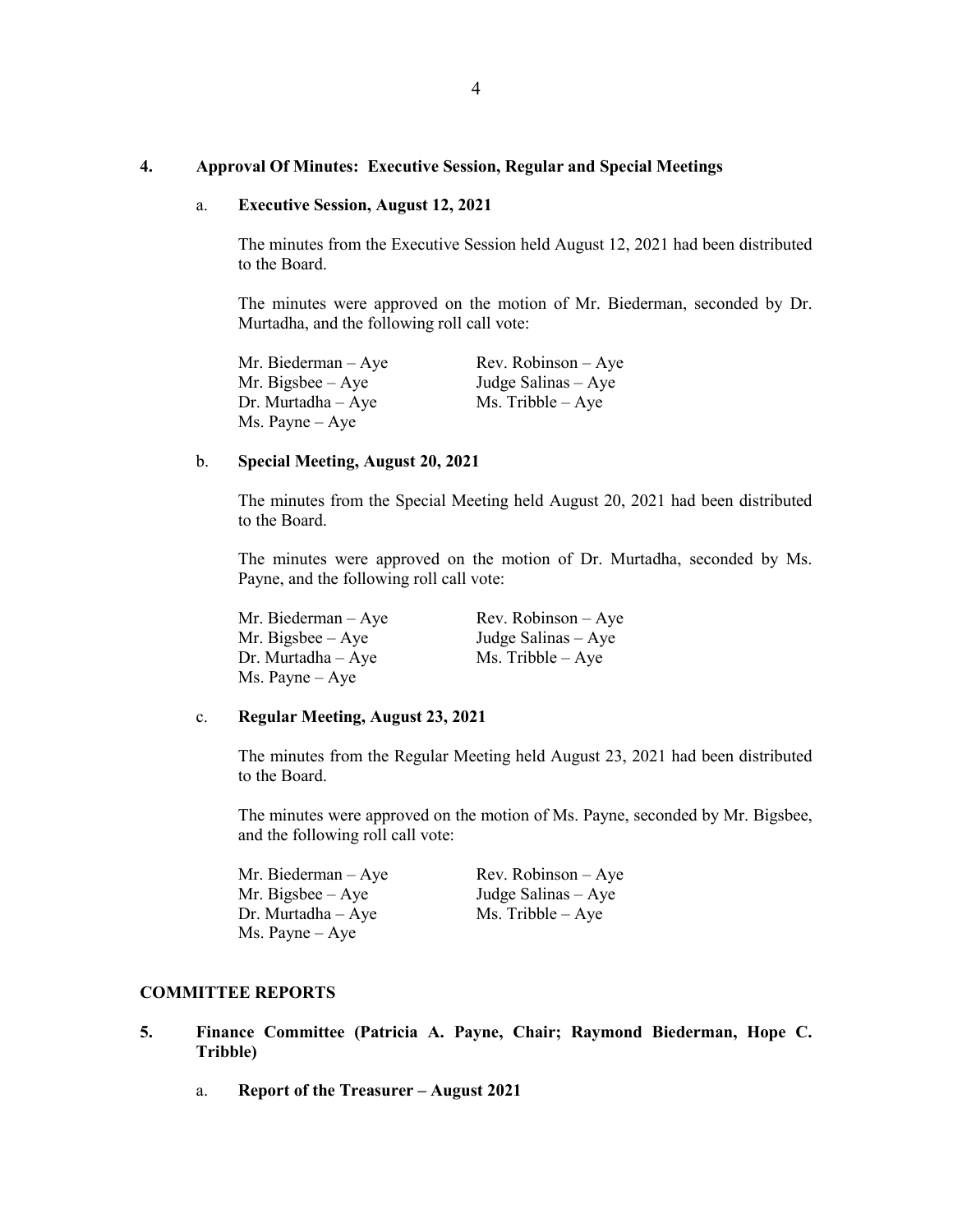Carolyn Adams, Controller, reviewed the Report of the Treasurer that had been distributed to the Board.

She mentioned that as of August 31, 2021, the Library's year-to-date revenue is at \$26.3 million and our year-to-date expenditures are \$26.9 million.

Ms. Adams noted that we are on target with the Budget. We have spent 52% of our Budget to date.

Ms. Payne made the motion, which was seconded by Dr. Murtadha, that the Report of the Treasurer be filed for audit.

The Report of the Treasurer was approved for filing for audit on the following roll call vote:

| Mr. Biederman – Aye   | $Rev. Robinson - Aye$ |
|-----------------------|-----------------------|
| Mr. Bigsbee $-$ Aye   | Judge Salinas $-$ Aye |
| $Dr.$ Murtadha $-Aye$ | $Ms.$ Tribble $-$ Aye |
| Ms. Payne – Aye       |                       |

b. **Resolution 46 – 2021** (Transfers Between Accounts and Classifications)

At this time, Deb Lambert, Director, Collection Management Services Area, provided information to the Board about Resolution 46 – 2021, Transfers Between Accounts and Classifications.

She mentioned that the transfer in the Operating Fund is to shift funds from ebooks to print books for adult non-function titles, this addresses a need for more copies of print books than e-books in this area. Purchases from these funds will focus on additional purchases of diversity titles.

Dr. Murtadha requested information about the allocation of these funds.

Ms. Lambert responded that the more diverse titles the Library is purchasing will go to such branches such as Martindale Brightwood and East  $38<sup>th</sup>$  Street and then throughout the system. The purchase targets this year are African American, Hispanic/Latinx and LGBTQ+ this year.

After full discussion and careful consideration of Resolution 46 – 2021, the resolution was adopted on the motion of Ms. Payne, and seconded by Mr. Bigsbee, to approve Resolution 46 – 2021, the Transfers Between Accounts and Classifications).

Resolution 46 – 2021 was approved on the following roll call vote:

| Mr. Biederman $-$ Aye    | $Rev. Robinson - Aye$ |
|--------------------------|-----------------------|
| Mr. Bigsbee $-$ Aye      | Judge Salinas $-$ Aye |
| $Dr.$ Murtadha $-Aye$    | $Ms.$ Tribble $-Aye$  |
| $Ms. \text{Payne} - Aye$ |                       |

The resolution is appended to, and made a part of, these minutes.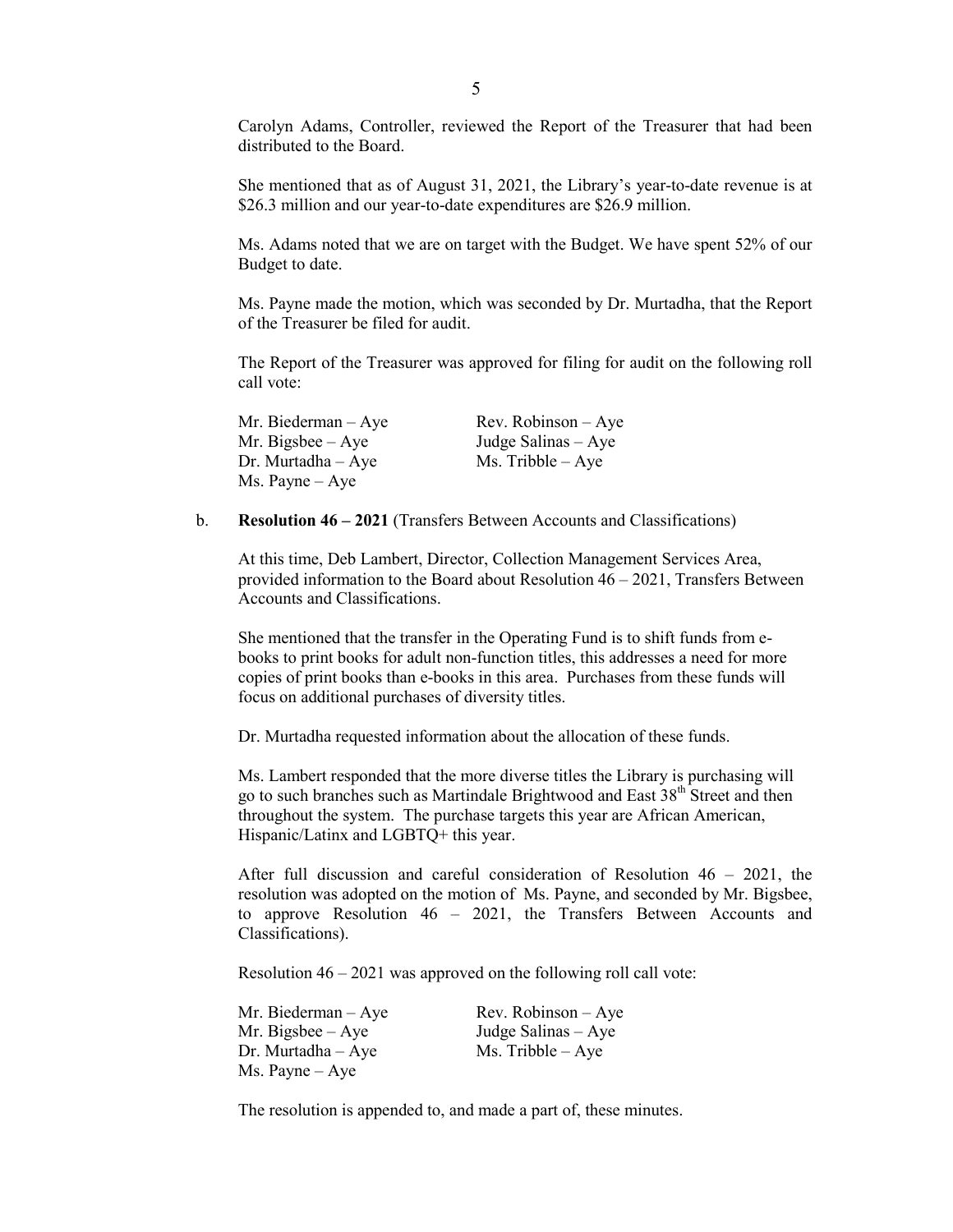# **6. Diversity, Policy and Human Resources Committee (Hope C. Tribble, Chair; Curtis W. Bigsbee, Patricia A. Payne)**

a. **Resolution 47 – 2021** (Approval to Award a Services Contract for a Climate Assessment and Improvement Process for Indianapolis-Marion County Public Library)

Ms. Tribble advised that the Diversity, Policy and Human Resources Committee had held multiple meetings to review proposals and focus on the selection of a vendor to conduct the Climate Assessment and Improvement Process. She thanked Committee members, Ms. Payne and Mr. Bigsbee for their time and effort. There were five (5) vendors who made proposals. At this time, she advised that she was pleased to be able to make a recommendation for selection of the firm and answer questions about the CEO process. She advised that once we have the Climate Improvement Process underway, our next item for next month will be to start looking at the CEO selection process.

At this time, she read the Board Action Request that was before the Board, as follows:

The IndyPL Board Diversity, Policy and Human Resources Committee was tasked with identifying service providers with capacity and qualifications for conducting an organizational climate assessment and improvement process analysis for the Library. The Committee identified experienced practitioners and sought proposals from those practitioners identified. The Committee sought proposals from The Committee sought proposals from practitioners whose combination of experience, processes, and personnel will provide a comprehensive process that incorporates nearly 600 employees as well as all stakeholders, including the Board, administration, employee union and association, patrons and any other stakeholders appropriate to the process. The goal of the project is to assess, analyze and inform the Board on improving climate and effecting change in furtherance of a more welcoming and supportive place for patrons and staff, and with the additional objective of informing the impending CEO search and providing insight for Board governance opportunities.

The Committee received proposals from five (5) service providers including:

- 1. Black Women Wise Women, LLC
- 2. Ice Miller LLP
- 3. Whatever It Takes Consulting, Inc.
- 4. Performance 3, LLC
- 5. Great Lakes Equity Center Indiana University School of Education-IUPUI

Following receipt of the proposals from the identified service providers, the Committee heard presentations from all the providers over the course of two (2) Committee meetings and the Committee also provided follow-up questions to the providers for which responses were received and considered. A tabulation sheet of the Proposals was provided to the Board in their packets.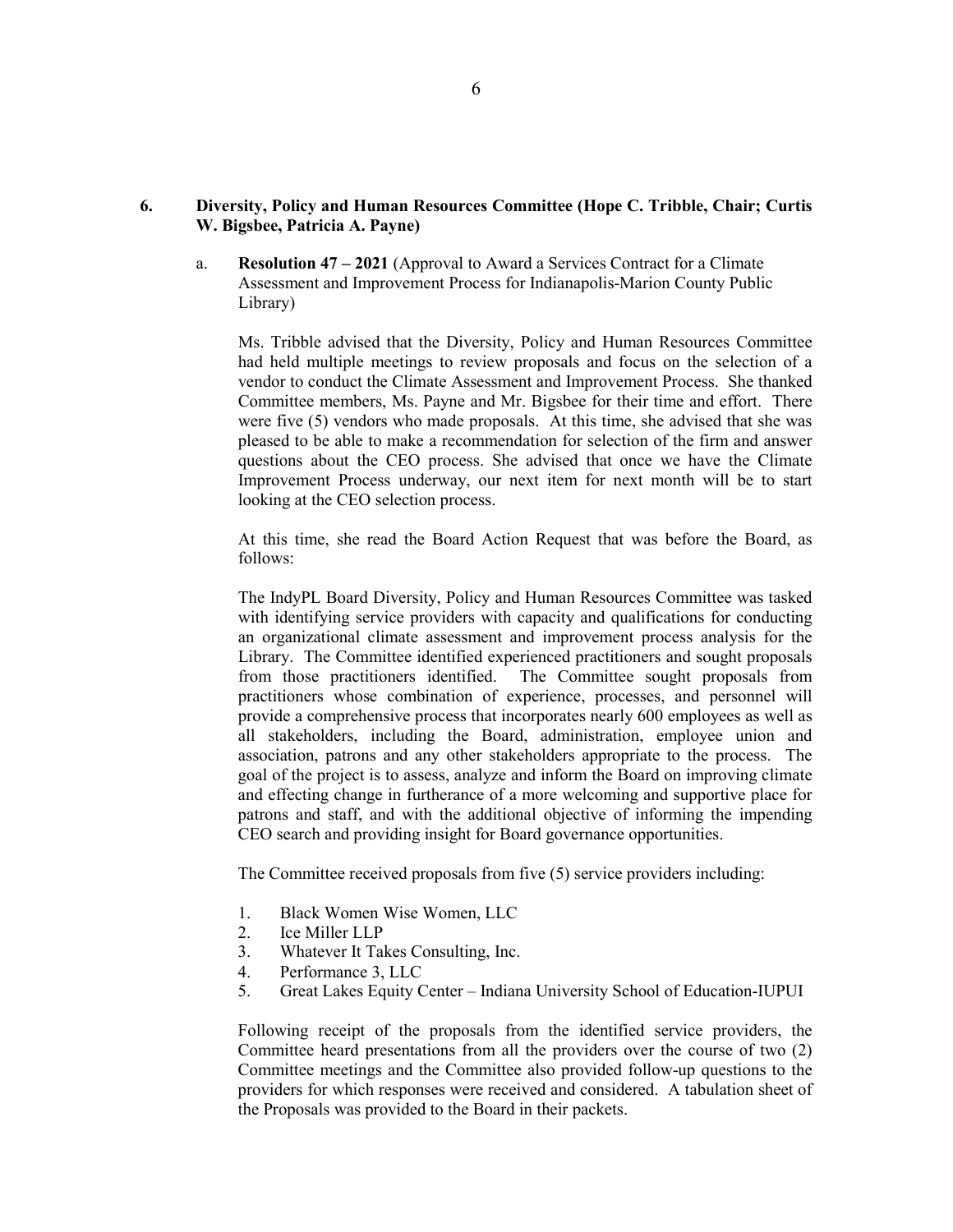The Committee considered the following criteria for the selection process:

- 1. Demonstrated track record in preparing, planning, coordination and support for similar assessment and improvement identification services sought;
- 2. Proven capabilities in performing and delivering the services for similarly sized organizations;
- 3. Appropriate resources to satisfy the requirements for the services sought;
- 4. Comprehensive process approach;
- 5. Processes for confidentiality of information gathered;
- 6. Demonstrated track record in overall client satisfaction;
- 7. Proposed overall cost;
- 8. Diversity of the proposed project team; and
- 9. Any other criteria considered relevant by the Committee.

Based on the review and consideration of all Proposals, responses to questions, and presentations by all responding providers, the IndyPL Diversity, Policy and Human Resources Committee recommends Board approval for Resolution 47 – 2021 to award a contract for a climate assessment and improvement process analysis to Ice Miller, LLP. The services cost of \$100,000 will be funded from the Operating Fund.

Ms. Tribble noted that Garrett Mason, the Library's Strategic Planning and Assessment Officer, provided a matrix/summary chart that was used by the Committee to assist in comparing information about the five firms.

All the vendors were highly recommended for their expertise in equity and inclusion and as organizational development practitioners. All of the presentations were impressive.

She then shared why the Committee selected Ice Miller. If you look at the chart, you'll see the Deliverables that they included in their proposal. The recommended firm, Ice Miller, provided a more comprehensive plan overall. Ice Miller also set itself apart by aligning its plan with the Library's Strategic Plan priority around racial equity. Ice Miller also proposed to use the Government Alliance and Racial Equity framework (GARE) that the Library is using in its racial equity work. The Committee also sought the insight of staff when evaluating the proposals. Staff also supported the selection of Ice Miller.

She mentioned that, even though Ice Miller is not a minority firm, their team is comprised of people of underrepresented groups. The team will be run by Myra Selby, who is a Partner in Charge of the Diversity and Inclusion Committee at Ice Miller. She is a former Justice on the Indiana Supreme Court. She is the first woman and the first African American to serve as the Associate Justice on the State's Supreme Court. She was also appointed by the Court to Chair the Commission on Race and Gender Fairness and she is trained and experienced in Commercial Mediation and Arbitration.

Ice Miller's Project Team is diverse in terms of subject matter expertise and spans multiple generations. The Team is made up of three attorneys who practice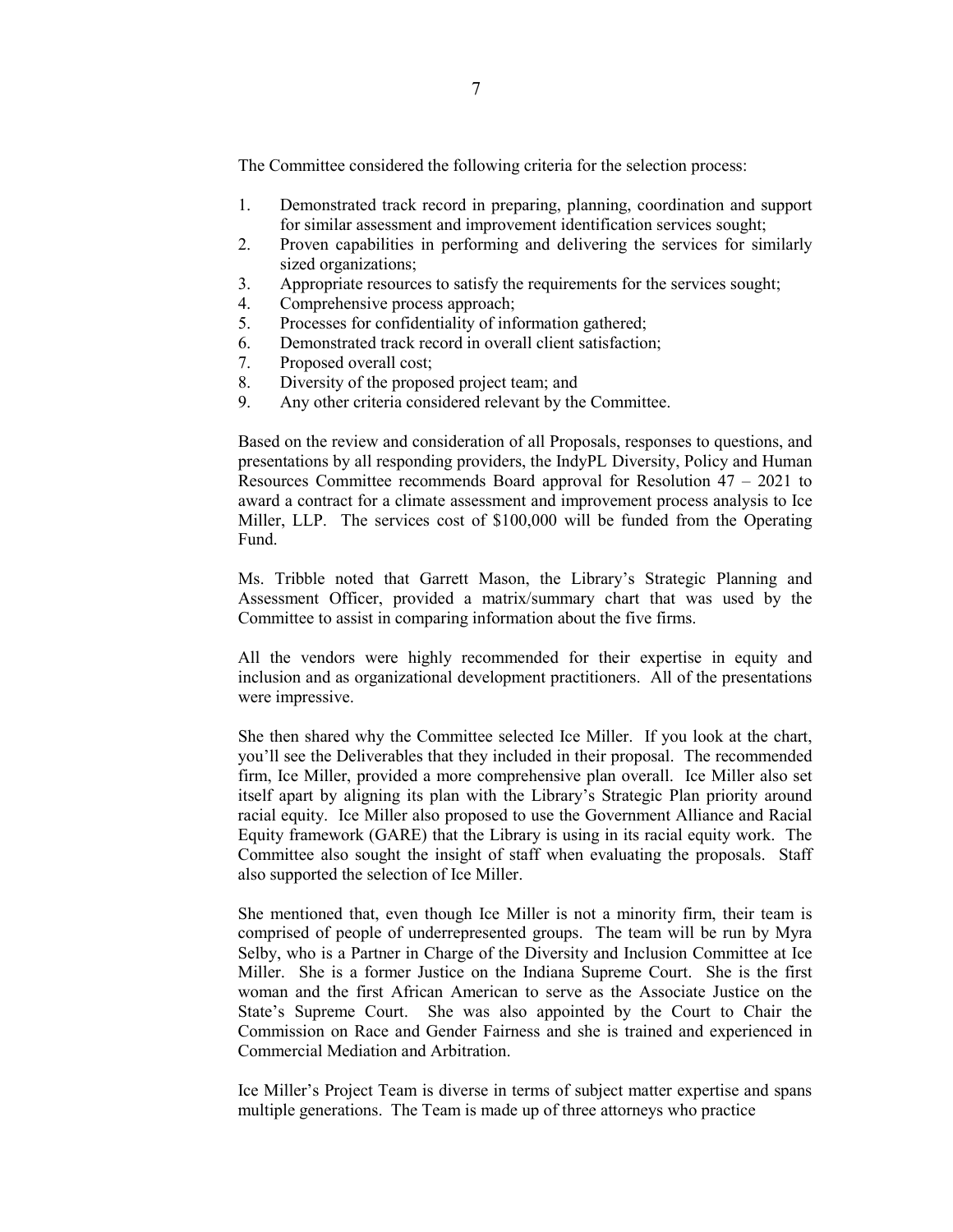substantially different areas of the law as well as an attorney who does not practice law but has focused her career on diversity and inclusion, as well as operations. The Team also includes the Director of Public Affairs for Ice Miller who's work includes representing clients in a wide range of policy matters at the State and local level and provides strategic advice. Most importantly, turning problems into opportunities. Two people on the team have specific experience with the Library and everyone on the Team identifies as a member of a diverse community. Finally, Ice Miller will engage with stakeholders at the Library by working on the Racial Equity Climate Study Action Team which will be comprised of IndyPL stakeholders and external community stakeholders to provide guidance during the process.

After full discussion and careful consideration of Resolution  $47 - 2021$ , a motion was made by Mr. Bigsbee and seconded by Rev. Robinson, to approve Resolution 47 – 2021, the Approval to Award a Services Contract for a Climate Assessment and Improvement Process for Indianapolis-Marion County Public Library.

Before the full vote was taken, Ms. Payne noted that she objected to the choice of Ice Miller due to the high cost compared to the other vendors. She also pointed out that Ice Miller does not do training. She then moved to amend the motion and offer to award the contract to another vendor, namely, Performance 3. There was no second on the motion and the motion failed.

During the lengthy discussion process that followed, Dr. Murtadha asked many questions. She requested that the Committee conduct further due diligence on this matter and come back and ask questions about demonstrating track record working with climate improvement processes within  $90 - 120$  days. There is no way that you can get an adequate assessment with Focus Groups, with the kinds of instruments that are used and then turn around and say it's aligned with the Library's Strategic Plan, that the staff support it and that this process would improve the climate of the Library which when, back in June, we were told to act with urgency.

Mr. Bigsbee mentioned that he was one the Committee members that voted for Ice Miller to conduct the Climate Improvement Process. He took into account the organizational structure, what they wanted to do and how they wanted to improve the climate process. A lot of his decision was hinged on recruitment as the Library looks for a new CEO and the Library's compensation structure. Also, there is retention and development to consider. He understands that they had a substantially higher cost; however, they checked off a lot of the boxes that a lot of the other vendors did not. He thought that Ice Miller was one of the best suited for process. They offer to tackle everything we've been discussing over the past several months to make things better for Library staff. He thought Performance 3 was a very good choice as well. And, although Ice Miller didn't do the training component, Performance 3 was already doing training sessions with Library staff prior to the CEO leaving the organization and he felt that they might be best suited after we went through the whole process to look at the training component. He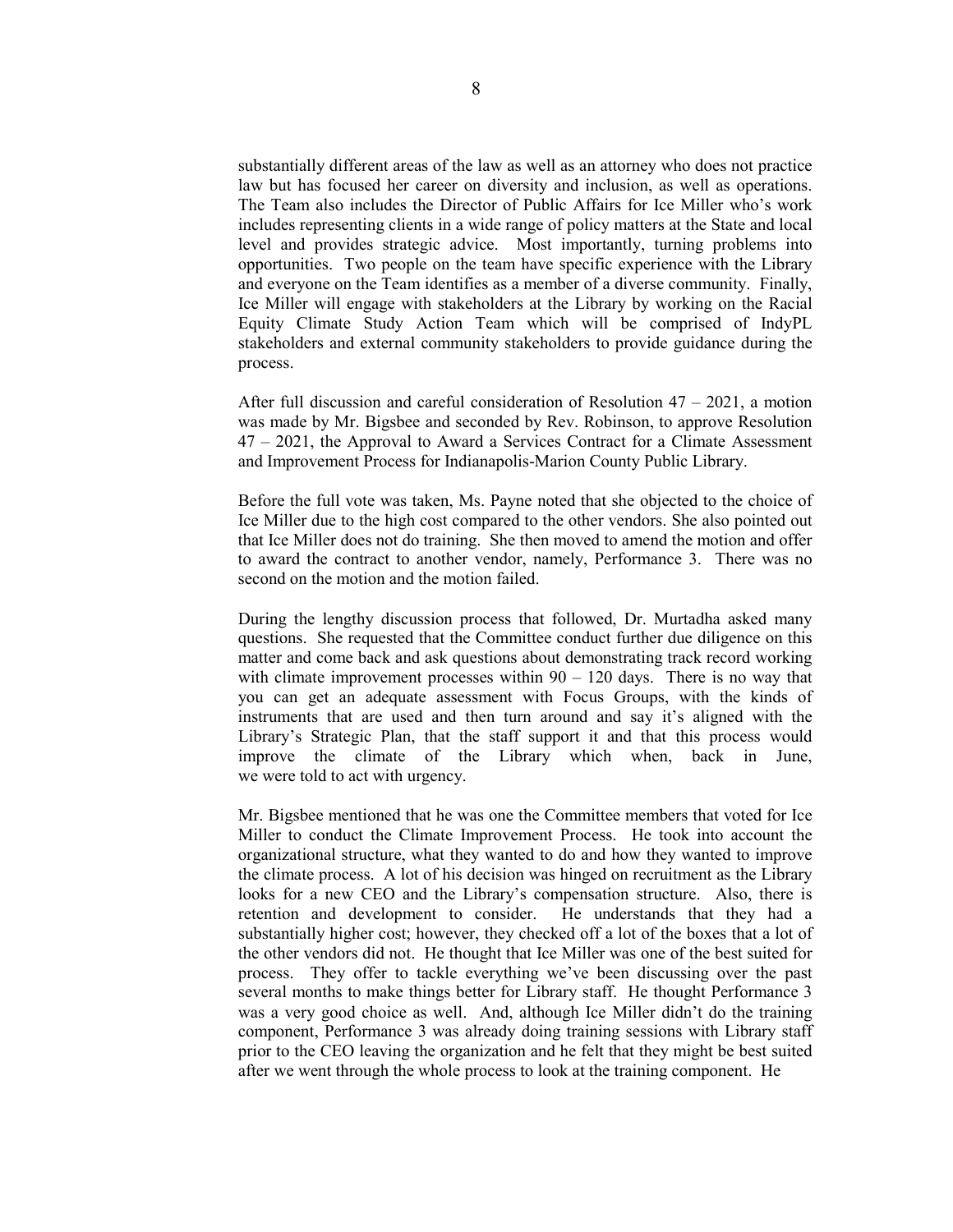feels that the timeline should be however long it takes. He is mindful of the budget but for the Library to encompass everything we need and have the security that we made it through the process, that's the reason he selected Ice Miller.

Dr. Murtadha commented that she fails to see anything that demonstrates a track record of experience with regard to a climate improvement process. She sees diversity, equity and inclusion discussed. That is not all that a climate improvement process entails. Back in June, Dr. Murtadha laid out very clearly a number of a different things that had to be addressed none of which have been tied to a climate improvement process which includes building capacity. What does this law firm have experience in doing that includes financial management, includes leadership development, that includes cohesiveness? All these things that have been indicated as critical so she feels that to agree to a contract and then afterwards say "Well, you didn't bid on these" is problematic. How much leeway was given to come back and say "We need to address this, this and this?" What timeframe was given for that? Dr. Murtadha feels she doesn't want to be suspicious. How were they able to check every box if they've never done a climate improvement process for an organization of this type? She doesn't see that they had that capability.

Upon further inquiry by Dr. Murtadha, Ms. Tribble confirmed that the Library staff that had supported the selection of Ice Miller was the Interim CEO, the Interim Human Resources Director and the Strategic Planning and Assessment Officer.

Judge Salinas mentioned that we need to take a good, hard look at ourselves as an organization. It was made clear that if we just go with any process without a full, comprehensive look, people might look at us and say "Well, they're just doing the same thing and just going through the motions." We cannot afford that. That's one thing this Board made clear for ourselves. We have one chance to make sure that we get a comprehensive look at ourselves. The Library has 600 employees. We need to make everyone happy. Not just one group or another. The community is looking at us. The Board members are looking at each other as well in terms of how are we going to approach this. He relies on the information received on the checkboxes and the information received. He feels confident that the recommendation from the Committee is made with their sincerest and honest opinion of how we should go forward.

Ms. Payne commented that there are three members of the Committee. She reconfirmed that she did not vote for that. She wanted to make that very clear. Even though she agrees with the rationale behind the selection, she doesn't think it has to cost \$100,000 for a firm to do this. They don't even do the training that goes with all of this. She wanted to make it clear that she does not want to pay anyone \$100,000 for this service.

Dr. Murtadha noted that early in the accountability for the Library's Climate Improvement Process, dated July 26, 2021, she was asked to not only give a timeline but to share far more information. She doesn't go by a checklist or a box.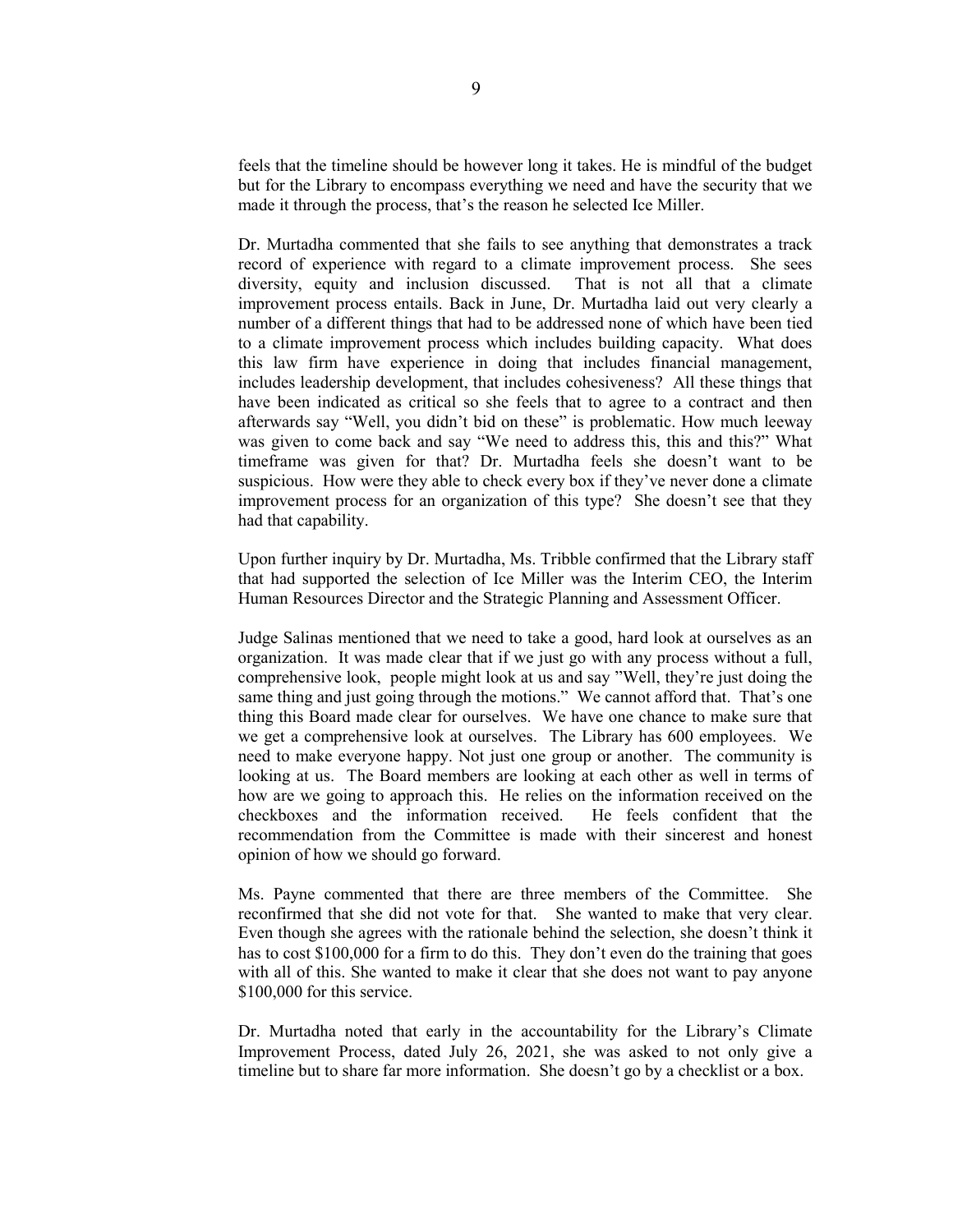She goes by the experiences of working with numerous school corporations and other public serving organizations to make sure we provide capacity building within the Library in order to effect change. As it is right now, our Library deserves, our staff deserves to have capacity building so that we are not dependent upon external forces in order to make a difference in terms of our climate. That capacity, within the staff and in working with community-based organizations to get to really look at how it builds capacity. She had met with Garrett Mason on more than one occasion in order to outline just what we needed. How well do the Library's strategies link? How do we effectively communicate? She decided to stop discussing the matter because she would continue to list a number of her objections to this approach

At the end of the discussion, it was determined that Ice Miller was the only vendor to match the criteria developed for the Committee and Resolution  $47 - 2021$  was approved on the following roll call vote:

| Mr. Biederman – Abstain         | $Rev. Robinson - Aye$ |
|---------------------------------|-----------------------|
| Mr. Bigsbee $-$ Aye             | Judge Salinas $-$ Aye |
| $Dr.$ Murtadha – Nay            | $Ms.$ Tribble $-$ Aye |
| $Ms. \text{Payne} - \text{Nay}$ |                       |

The resolution is appended to, and made a part of, these minutes.

# **7. Facilities Committee (Curtis W. Bigsbee, Chair; Dr. Khaula Murtadha, Rev. T. D. Robinson)**

#### **President Salinas will Convene a Public Hearing**

Judge Salinas announced that he was adjourning the Regular Meeting and convening a Public Hearing to consider the disposal of Real Estate located at 3325 Lowry Road, Indianapolis, Indiana.

1) To consider the disposal of Real Estate located at 3325 Lowry Road, Indianapolis, IN.

> Mike Coghlan, Interim Facilities Director, advised that the Library wished to sell the real estate located at 3325 Lowry Road, Indianapolis, Indiana to James D. Dixon III d/b/a Dixon Memorial Chapel and Cremation Services ("James D. Dixon III"), Indianapolis, Indiana for the sum of \$200,000 consistent with the terms and conditions of the real estate purchase agreement.

> Mr. Coghlan reminded the Board that there had been a previous offer on the property, however at the completion of the due diligence period, the previous proposed sale was terminated.

> He also noted that by selling the property to James D. Dixon III, IndyPL divests itself of a non-library asset and receives the market value for the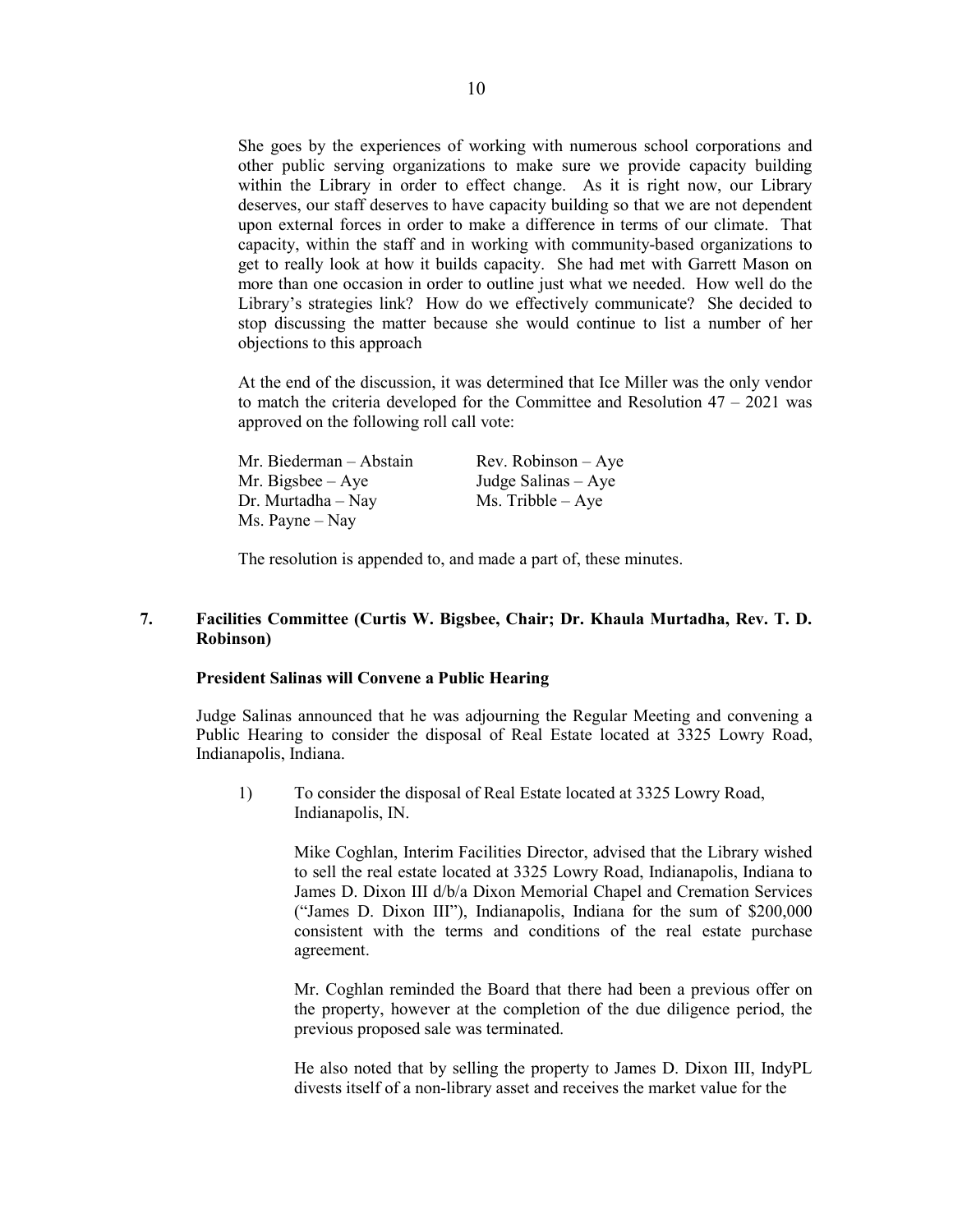property. This also means that IndyPL will no longer need to provide utilities, monitoring services, maintenance services, or insurance on the property, thereby eliminating these expenses.

2) Invite Public Comment from the Audience

President Salinas invited public comment at this time.

There were no comments.

#### **President Salinas Will Consider a Motion to Close the Public Hearing**

Mr. Bigsbee made a motion to close the Public Hearing. Mr. Biederman seconded the motion.

Motion carried.

The Public Hearing was closed at this time and the Regular Meeting was reconvened.

a. **Resolution 48 – 2021** (Authorization to Sell Real Estate Located at 3325 Lowry Road, Indianapolis, IN)

After full discussion and careful consideration of Resolution 48– 2021, the resolution was adopted on the motion of Mr. Bigsbee and seconded by Mr. Biederman, to approve Resolution  $48 - 2021$ , the Authorization to Sell Real Estate Located at 3325 Lowry Road, Indianapolis, IN.

Resolution 48 – 2021 was approved on the following roll call vote:

Mr. Biederman – Aye Rev. Robinson – Aye Mr. Bigsbee – Aye Judge Salinas – Aye Dr. Murtadha – Aye  $Ms$ . Tribble – Aye Ms. Payne – Aye

The resolution is appended to, and made a part of, these minutes.

b. **Resolution 49 – 2021** (Approval to Award a Services Contract for System-Wide Mechanical Maintenance Services)

Mr. Coghlan advised that the Facilities Committee was recommending Board approval to award a three-year contract to provide System-Wide Mechanical Services for IndyPL facilities to Ellis Mechanical, Inc., Indianapolis, Indiana.

After full discussion and careful consideration of Resolution 49– 2021, the resolution was adopted on the motion of Mr. Bigsbee and seconded by Ms.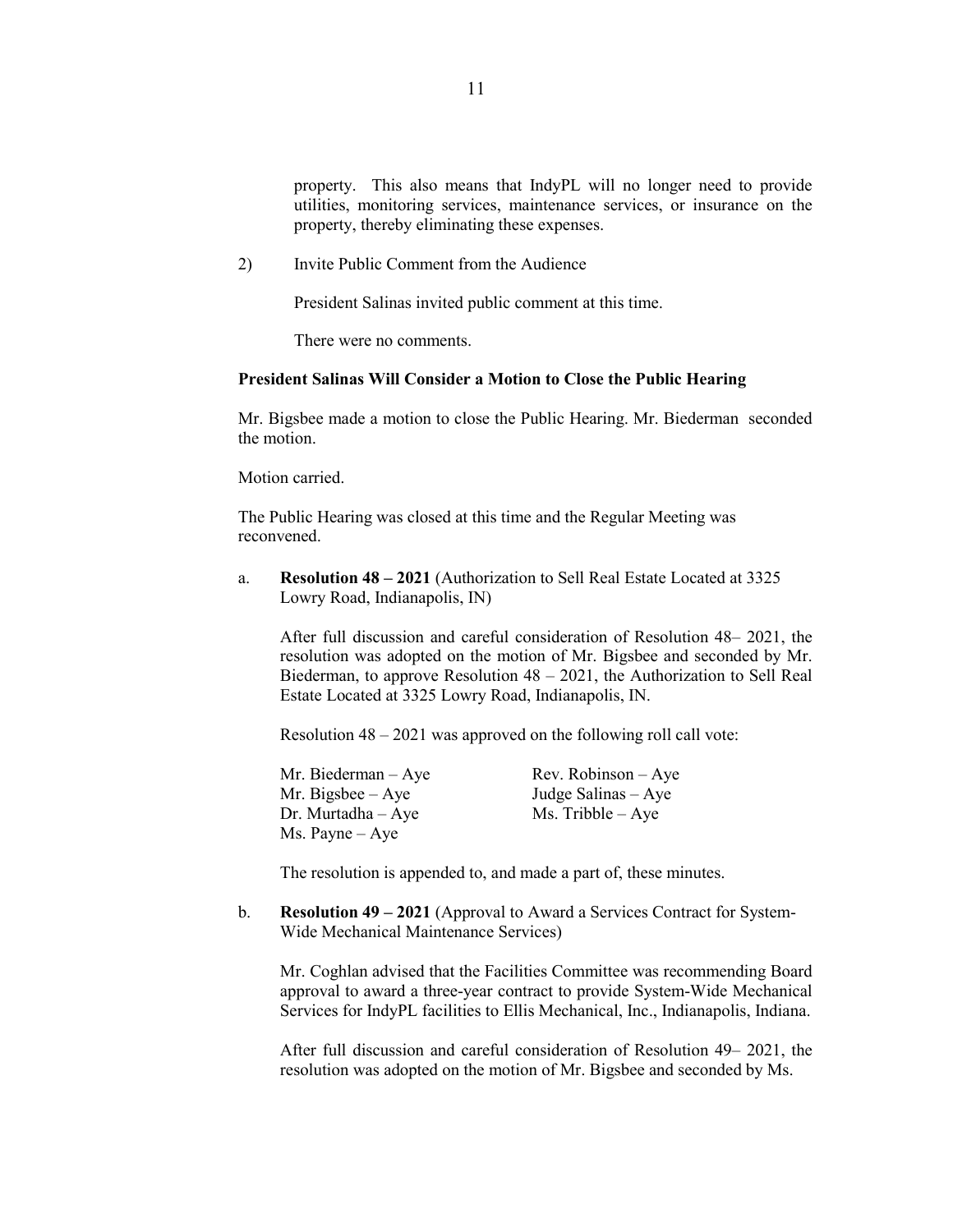Tribble, to approve Resolution  $49 - 2021$ , the Approval to Award a Services Contract for System-Wide Mechanical Maintenance Services.

Resolution 49 – 2021 was approved on the following roll call vote:

| Mr. Biederman $-$ Aye | $Rev. Robinson - Aye$ |
|-----------------------|-----------------------|
| Mr. Bigsbee $-$ Aye   | Judge Salinas $-$ Aye |
| $Dr.$ Murtadha $-Aye$ | $Ms.$ Tribble $-Aye$  |
| Ms. Payne $-$ Aye     |                       |

The resolution is appended to, and made a part of, these minutes.

## **8. Library Foundation Update**

Rev. Robinson reviewed the information contained in the September 2021 Update.

### **News**

We received a grant from the Mind Trust as part of the eLearning Funding established in the community during COVID. The extended school closures highlighted where resource gaps existed for schools. Instead of all schools having to purchase their own ebook collections, the Axis 360 school share program allows schools to collaborate to build one collection of ebooks that multiple locations can access. Through the grant, high schools will buy ebooks to add to the school-share layer of the Axis 360 ebook platform. There are currently 116 sites set up with Axis 360, up from 82 site last summer. Many thanks to all Library staff who are working to increase high school students' access to the collection.

We were honored to partner with the CBLC to host Dr. Tyrone McKinley Freeman and Ms. A'Lelia Bundles for a lecture on Dr. Freeman's book "Madam C. J. Walker's Gospel of Giving." Nearly 90 participants joined the virtual lecture. We would like to say a special thank you to staff from the CBLC, Programming Department and Communications for their partnership on this event. Dr. Freeman will meet with the Foundation's Board and staff to have more conversations about how his research could help us improve our work with Black donors.

#### **Donors**

The Foundation thanks 196 donors who made gifts last month. The following are our top corporate and foundation contributors:

Corteva Eli Lilly and Company Foundation, Inc. University of Indianapolis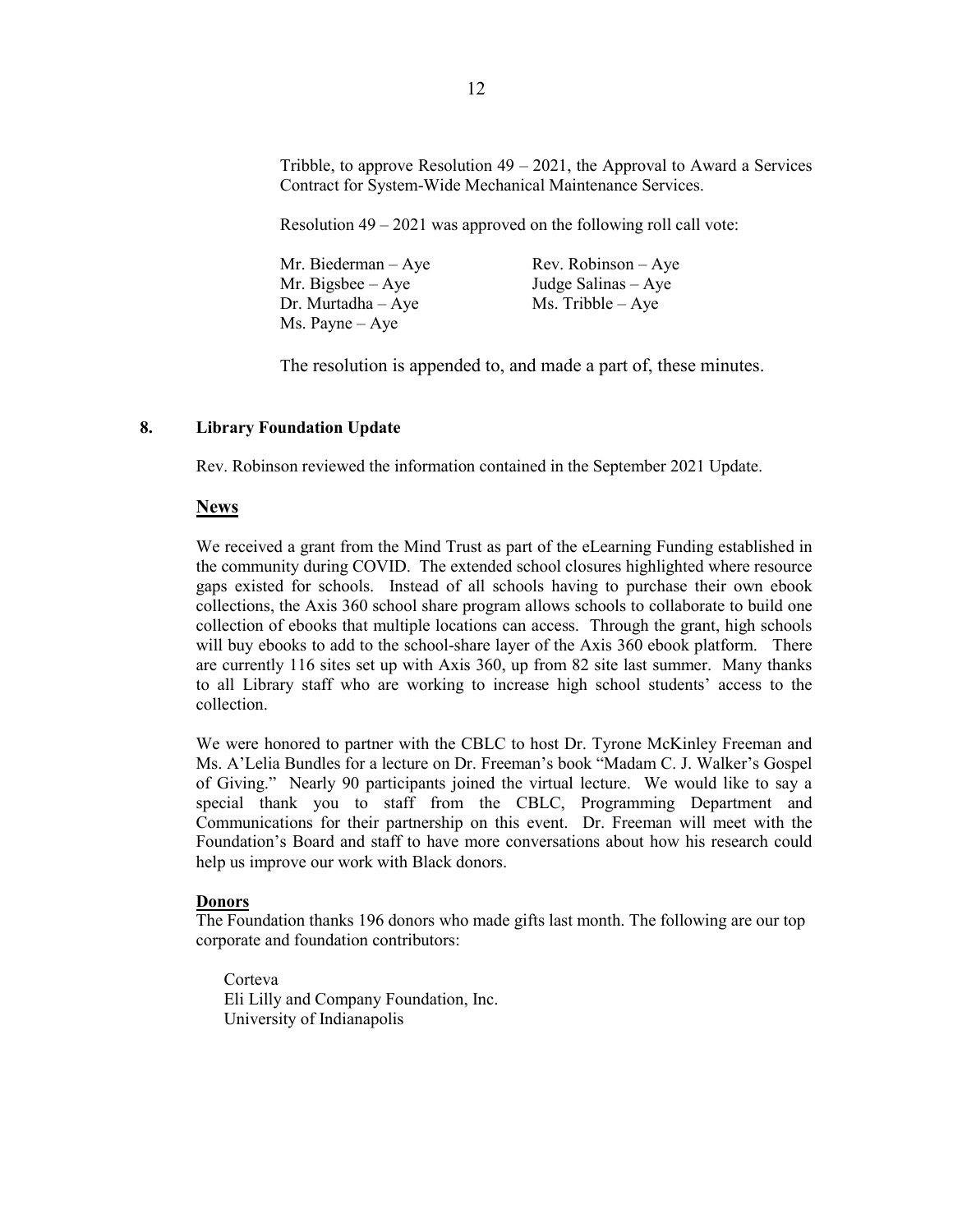## **Program Support**

This month, the Library Foundation is proud to provide more than \$241,000 for Library programs and initiatives. Examples of major initiatives supported include:

McFadden Lecture Early Literacy Specialist On the Road to Reading High School e-Books Digitization

# **9. Report of the Interim Chief Executive Officer**

### a. **Confirming Resolutions:**

### 1) **Resolution Regarding Finances, Personnel and Travel (50 – 2021)**

Mr. Helling commented that this was a routine resolution this month.

Mr. Bigsbee made the motion, which was seconded by Mr. Biederman, to approve Resolution 50– 2021, the Resolution Regarding Finances, Personnel and Travel.

Resolution 50 – 2021 was approved on the following roll call vote:

| Mr. Biederman $-$ Aye  | $Rev. Robinson - Aye$ |
|------------------------|-----------------------|
| Mr. Bigsbee $-$ Aye    | Judge Salinas $-$ Aye |
| Dr. Murtadha – Abstain | $Ms.$ Tribble $-$ Aye |
| Ms. Payne - Abstain    |                       |

The resolution is appended to, and made a part of, these minutes.

### b. **Monthly CEO Report**

Mr. Helling discussed the actions that he has taken thus far and the goals he has as Interim Chief Executive Officer.

He mentioned that he has been pursuing several strategies to answer questions, gather feedback, and communicate.

His goal is to serve as a resource both to staff, patrons, stakeholders, and to the Library Board as we seek to make the transition to a permanent CEO.

He then explained the things he has been focusing on: Branch visits, Town Hall Meeting, and Stakeholder Meetings.

Mr. Helling noted that his goal is to come to the October Board Meeting with a list of action steps that he will propose to take during his time as Interim CEO which will include "lots of listening."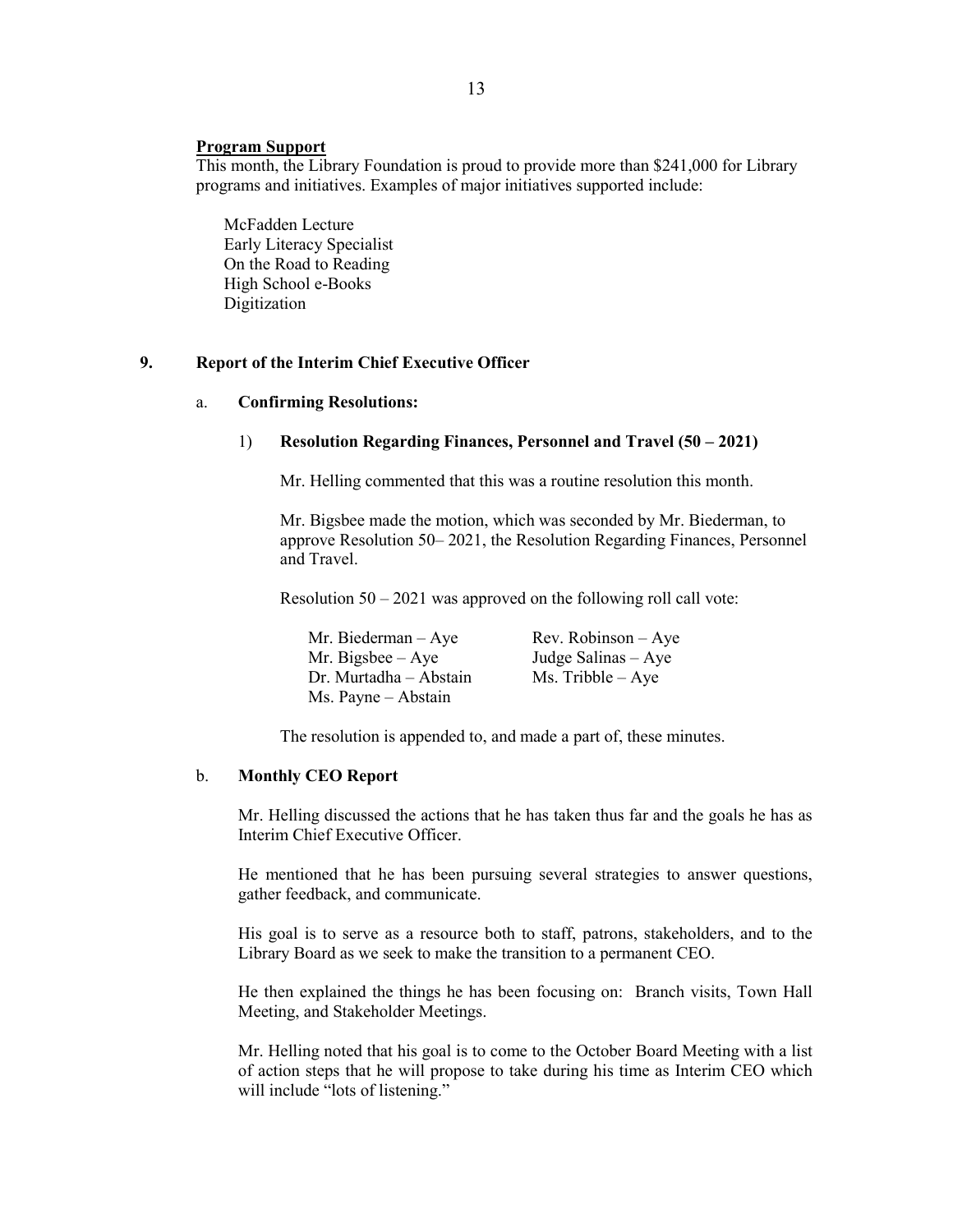### **UNFINISHED BUSINESS**

**10.** None.

#### **AGENDA BUILDING**

**12. Future Agenda Items –** This time was made available for discussion of items not on the Agenda which were of interest to Library Board members and the opportunity was given to suggest items that should be included on future Library Board Meeting Agendas.

Items suggested for upcoming Board Agendas are as follows:

**October, 2021 -** None

# **INFORMATION**

- **13. Materials** 
	- a. **September 1, 2021 Diversity, Policy and Human Resources Committee Meeting Notes**
	- b. **September 13, 2021 Diversity, Policy and Human Resources Committee Meeting Notes**
	- c. **September 15, 2021 Facilities Committee Meeting Notes**
	- d. **September 21, 2021 Diversity, Policy and Human Resources Committee Meeting Notes**

# **14. Board Meeting Schedule for 2021 (Notice and Place of Meeting) and Upcoming Events/Information**

- e. **Board Meetings for 2021***– Current calendar will be updated, as necessary, and additional information highlighted***.**
- b. **Library Programs/Free Upcoming Events** may be found at attend.indypl.org.

## **15. Notice of Special Meetings**

None.